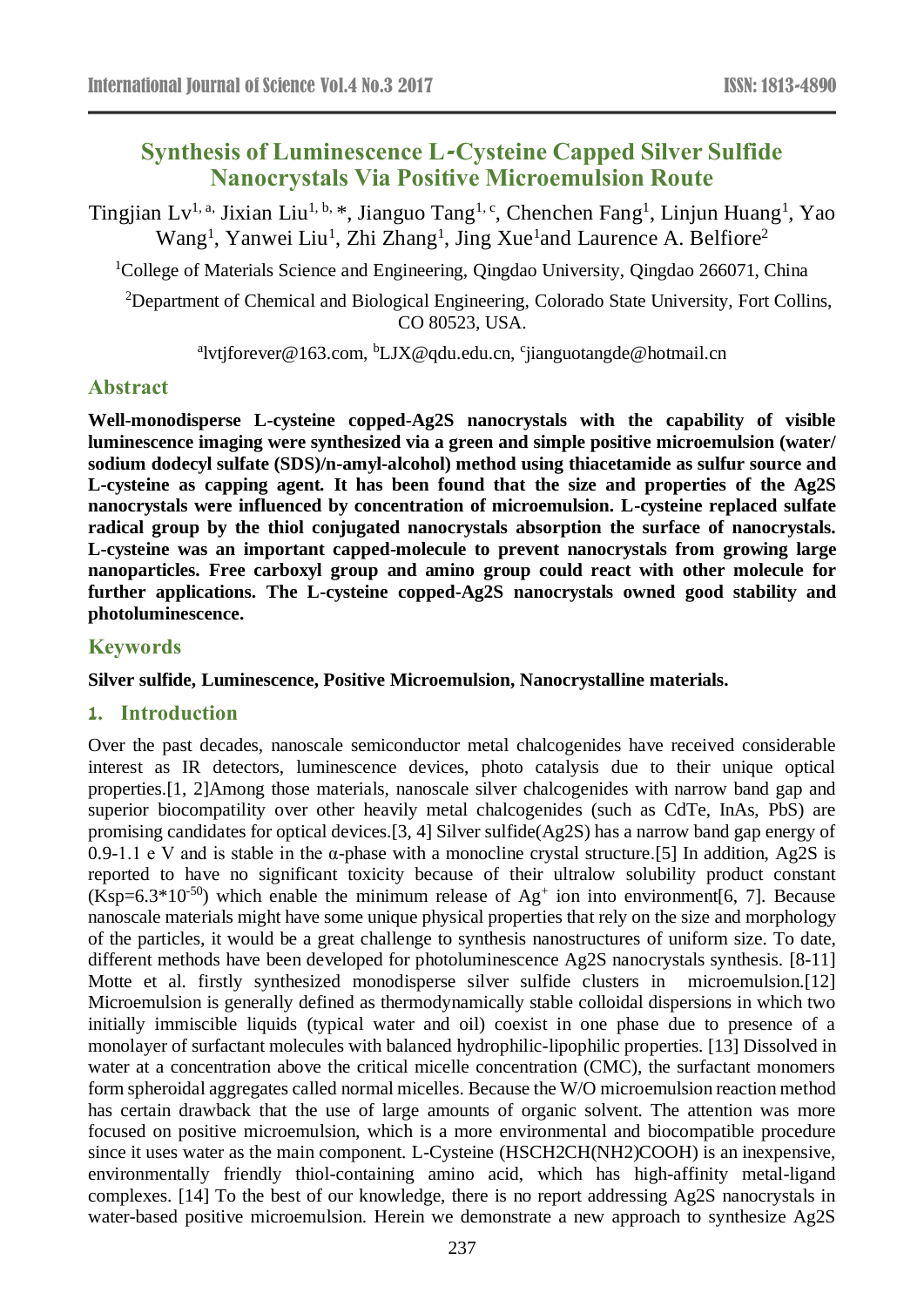nanocrystals in a water / sodium dodecyl sulfate (SDS)/n-amyl-alcohol microemulsion using TAA as sulfur source and L-cysteine as stabilized agents. By changing the concentration of microemulsion, we can obtain well-monodisperse and luminescence silver sulfide nanocrystals.

# **2. Experimental**

#### **2.1 Materials**

Silver nitrate (AgNO3), sodium dodecyl sulfate (SDS), ethanol, L-cysteine hydrochloride, sodium hydroxide (NaOH), thiacetamide (TAA), n-amyl-alcohol (n-C5H11OH) were purchased from Sinopharm Chemical Reagent Co., Lid. All chemicals used in the experiments were of analytical grade.

#### **2.2 Preparation of Ag2S nanocrystals.**

A positive microemulsion system, water/sodium dodecyl sulfate (SDS)/n-amyl-alcohol microemulsion, was selected for this study. A mixture of SDS and n-amyl-alcohol (mole ratio is 1:4) with different concentration were dissolved in 25ml deionized water in a three–neck flask with magnetic stirring at room temperature. After the solution become clear, 0.045mmmol sodium hydroxide, 0.015mmol TAA, 0.03mmol silver nitrate and 0.1mmol L-cysteine hydrochloride were introduced into the solution(pH=6.7).The mixture was then heated to 334K under N2 with 300r/min for one hour, changing from clear to light yellow clear and finally to green yellow. Then the nanocrystals was washed with water and ethanol three times to remove the non-reactive organic molecules and inorganic ions. The colloidal solution of the nanocrystals in water were stable for more than several weeks.

#### **2.3 Characterization.**

Transmission electron microscopy (TEM) images were record on JEOL JEM-1200EX electron microscope with accelerating voltage of 100 kV. The size distribution were analyzed using Dynamic Light Scattering Instruments (Microtrac Int.).X-ray powder diffraction (XRD) using Cu Kα radiation was used to study the structure of Ag2S nanocrystals. UV–vis absorbance of the samples was measured on Lambda750 UV-vis-NIR spectrophotometer (PerkinElmer, US).Fluorescence spectra of Ag2S nanocrystals were collected by using Cary Eclipse fluorescence spectrophotometer with excitation wavelength at 386nm.

### **3. Results and discussion**



Fig.1. TEM image and size distribution of as-synthesized Ag2S nanocrystals at different microemulsion concentration  $[(a, d)$   $[SDS] = 8.6$ mM,  $(b, e)$   $[SDS] = 60$ mM,  $(c, f)$   $[SDS] = 100$ mM]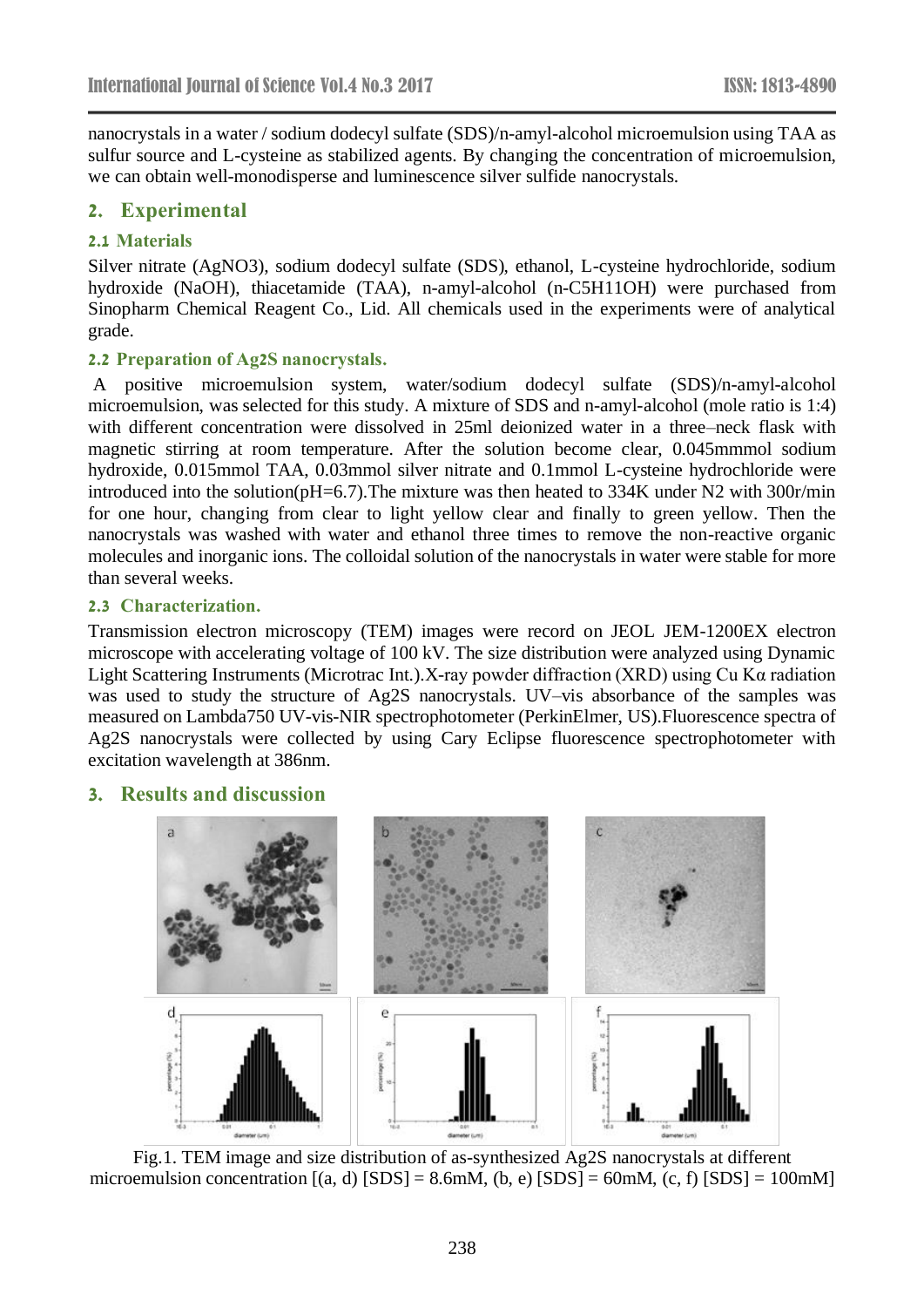The TEM image (Fig.1a-c) and size distribution (Fig.1d-f) of as-synthesized Ag2S nanocrystals is shown in Fig.1.It shows the size of as-synthesized Ag2S nanocrystals are controlled by the microemulsion concentration. As the microemulsion concentration is 8.6mM (at the CMC), the size of Ag2S nanocrystals is larger, and has a wide distribution (about 40-100nm, Fig.1a).By increasing microemulsion concentration to 60mM (7\*CMC), the Ag2S nanocrystals were monodisperse with a size of  $12\pm2$ nm (Fig.1b).But as microemulsion concentration become 100mM ( $12*CMC$ ), the size of Ag2S nanocrystals also has a wide distribution (Fig.1c). The size distribution histogram obtained by measuring the diameter of selected nanocrystals in TEM image are shown in Fig.1d-f.The diameter of the nanocrystals was in range of 40-100nm(Fig.1d),10-20nm(Fig.1e),20-50nm(Fig.1f),which agree with aforementioned TEM results respectively.

The changing size and distribution of Ag2S nanocrystals with increasing surfactant concentration can be explained as follows: at low concentration, water was sufficiently available to dissolve the surfactant head group and counterion, so Ag2S nanocrystals and surfactants coexist in water phase. The reaction are performed in the water phase and the particles would have wider distribution and irregular shape due to lack of the confinement of micelles.[15]With higher concentration, excessive sulfate radical and hydroxyl might quicken the crystal growth speed, so silver and sulfide atoms stack quickly in all space directions without selection, and nanocrystals were more absorbed around microemulsion interface.[16]The nanocrystals bond together in worm-like nano-materials in the aqueous phase. That's why those nanoparticles have no fluorescence. Therefore, the size of the crystal is determined by the suitable microemulsion concentration. The monodisperse sample is chosen for the followed characterization.



Fig.2. Powder X-ray diffraction (XRD) pattern of Ag<sub>2</sub>S nanocrystals.

The X-ray diffraction (XRD) patterns of Ag2S nanocrystals are shown Fig.2a.All of the peaks in the XRD patterns matched those of monoclinic Ag<sub>2</sub>S, and the calculated lattice constants were a=4.230Å, b=6.910Å,c=7.870Å(JCPDS Card 65-2356).Fourier transform infrared (FTIR) spectroscopy of our synthetic product was shown in Fig.2.It was used to identify the chemical structure of L-cysteine capped Ag2S nanocrystals.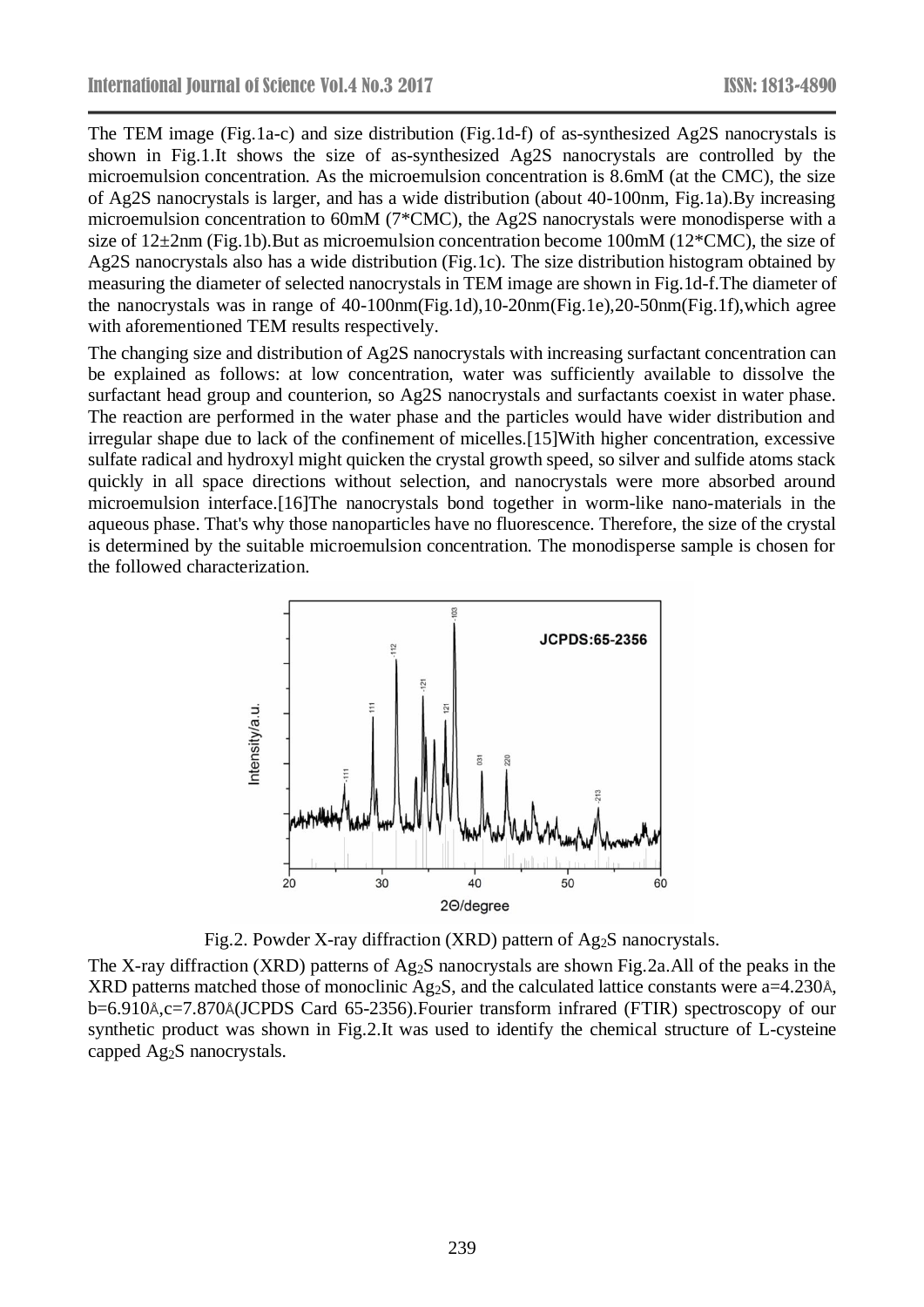

Fig.3. (a) UV-via spectra of L-cysteine capped Ag2S nanocrystals.(b)Room-temperature photoluminescence spectrum of  $Ag_2S$  nanocrystals(A) and L-cysteine capped  $Ag_2S$  nanocrystals(B)

UV-vis spectrum of as-synthesized L-cysteine capped Ag2S nanocrystals in deionized water was shown in Fig.3a (L-cysteine does not have UV-vis absorption).The colloid solution exhibited continuous absorption across the UV-vis wavelength range. A discernible absorption peak was detected at 323 nm. The band-gap energy is 3.84 eV that were blue-shifted compared with the band gap of bulk  $Ag_2S$  (0.9 eV -1.1 eV), which could be attributed to the quantum confinement effect. As shown in Fig.3b, the as-synthesized Ag2S nanocrystals and L-cysteine capped Ag2S nanocrystals both exhibit luminescence with similar emission peak around 528nm with excitation wavelength at 386nm. It could be seen that the capping material L-cysteine has little influence about the optical property of Ag2S nanocrystals[14].In addition, free carboxyl group and amino group give as-synthesized Ag2S nanocrystals potential application in vivo detectors and luminescence devices.

# **4. Conclusion**

To sum up, water soluble L-cysteine capped Ag2S nanocrystals were synthesized via water-based positive microemulsion. By changing the concentration of microemulsion, we can obtain well-monodisperse luminescence Ag<sub>2</sub>S nanocrystals. This method would be useful for the synthesis of other metal chalcogenides and metal nanoparticles. The monodisperse Ag2S nanocrystals exhibit visible region emission 528nm under 386nm excitation. The Ag2S nanocrystals hold great potential as vivo detectors and luminescence devices.

### **Acknowledgements**

This work was supported by the Natural Scientific Foundation of China (Grant no. 51503112, 51273096, 51373081), Natural Scientific Foundation of Shandong Province (Grant no. ZR2014 EMM008, ZR2015EM008) and the Technology Development Projects of Qingdao city (Grant no. 14-2-4-2-jch). The Recruitment Program for Foreign Experts(WQ20123700111).

## **References**

- [1] Heske C, Winkler U, Neureiter H, Sokolowski M, Fink R, Umbach E, et al. Preparation and termination of well-defined CdTe(100) and Cd(Zn)Te(100) surfaces. Applied Physics Letters. 1997;70:1022-4.
- [2] Klein DL, Roth R, Lim AKL, Alivisatos AP, Mceuen PL. A single-electron transistor made from a cadmium selenide nanocrystal. Nature. 1997;389:699-701.
- [3] Sahu A, Qi L, Kang MS, Deng D, Norris DJ. Facile synthesis of silver chalcogenide (Ag2E; E=Se, S, Te) semiconductor nanocrystals. J Am Chem Soc. 2011;133:6509-12.
- [4] Yarema M, Pichler S, Sytnyk M, Seyrkammer R, Lechner RT, Fritz-Popovski G, et al. Infrared Emitting and Photoconducting Colloidal Silver Chalcogenide Nanocrystal Quantum Dots from a Silylamide-Promoted Synthesis. Acs Nano. 2011;5:3758-65.
- [5] Junod P, Hediger H, Kilchör B, Wullschleger J. Metal-non-metal transition in silver chalcogenides. Philosophical Magazine. 1977;36:941-58.